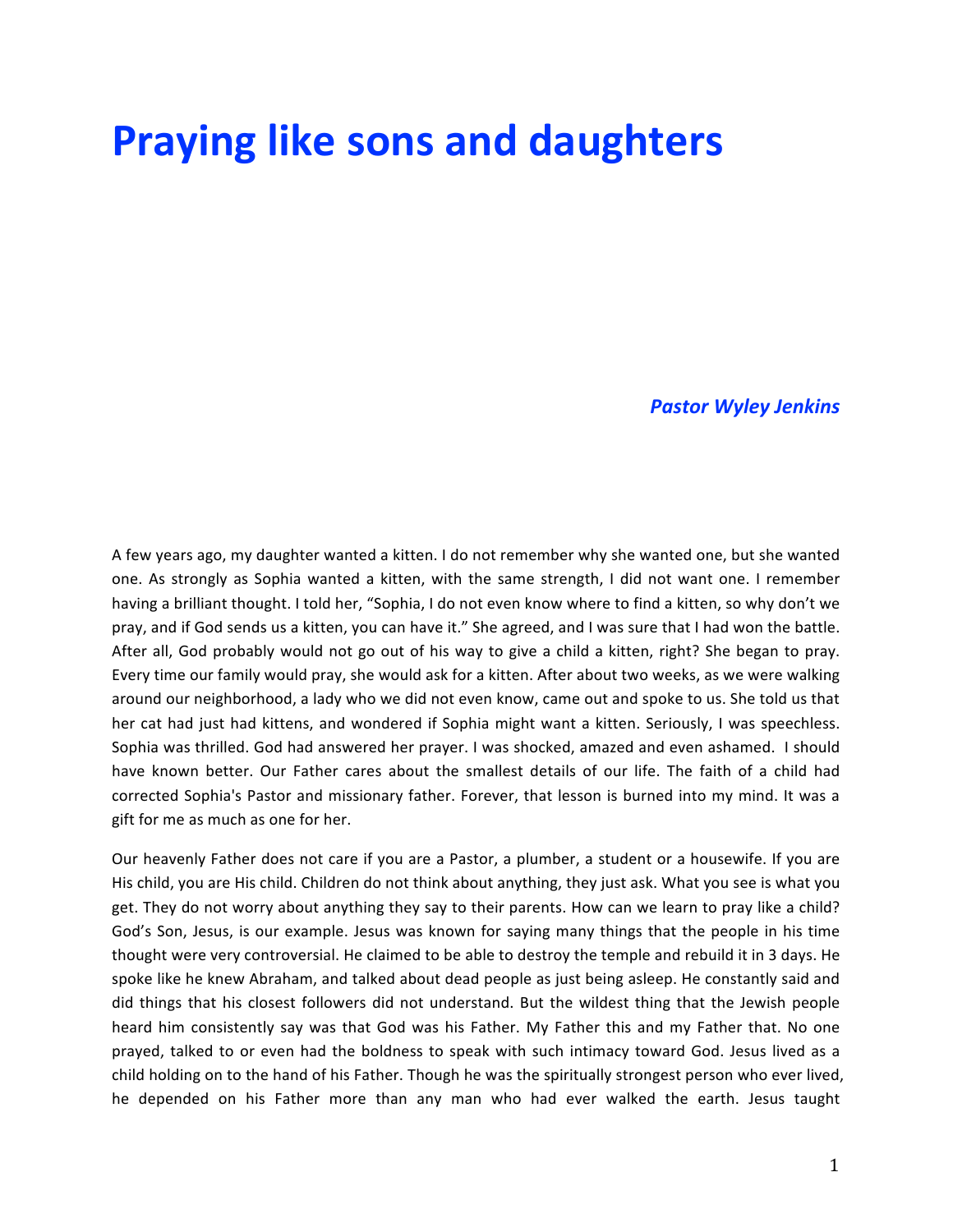relationship over ritual. He taught intimacy over hypocrisy. He taught prayer as children and not life as spiritually fatherless. He did more than teach it. He modeled it. In Luke 11, we learn how to pray like a child. Our focus is not to explain every detail of every sentence of his prayer, but to see a helicopter view of it and learn about our relationship with God.

I see three things Jesus teaches and implies in Luke 11:1-13 to be able to pray like a child:

- **1.** To pray like a child, you have to see God as your Father (v. 1-4).
- **2.** To pray like a child, you have to be persistent (v. 5-10).
- **3.** To pray like a child, you have to be confident in your Father (v. 11-13).

## **1. To pray like a child, you have to see God as your Father**

*Now Jesus was praying in a certain place, and when he finished, one of his disciples said* to him, "Lord, teach us to pray, as John taught his disciples."

<sup>2</sup> And he said to them, "When you pray, say: *"Father, hallowed be your name.* Your kingdom come. <sup>3</sup> Give us each day our daily bread, <sup>4</sup> and forgive us our sins, *for we ourselves forgive everyone who is indebted to us.* And lead us not into temptation."

It is amazing that Jesus would pray and the disciples were so impacted by hearing and watching that they cannot help but say, "teach us to do that". Humans are always focused on technique. We want to know how to do things. Look at the "how to" videos on YouTube. You can learn how to do just about anything.

The disciples are asking for a "how to" lesson from Jesus. He immediately begins to teach them not with postures or poses. He does not say that if you scream that will get closer to heaven. He does not even teach them to add to the end of every sentence, "in Jesus name". The first word they are taught to pray is "Father". This word needs to be first. It needs to be first because it will affect the rest of the prayer. If the definition of prayer is talking to God, then Jesus wants to tell us the secret to his rich and powerful prayer life does not begin with a technique, but with a relationship. It does not begin with "how to pray" but "whom to pray to".

Just imagine if the prayer would have started with a different word like "judge". That is a true statement. God is a judge. What if he would have started with "Lord"? There is nothing wrong with that name either. What if he would have started with "Yahweh", the name of God revealed in the burning bush? That would have been true as well. As a matter of fact, please pray those names. However, that is not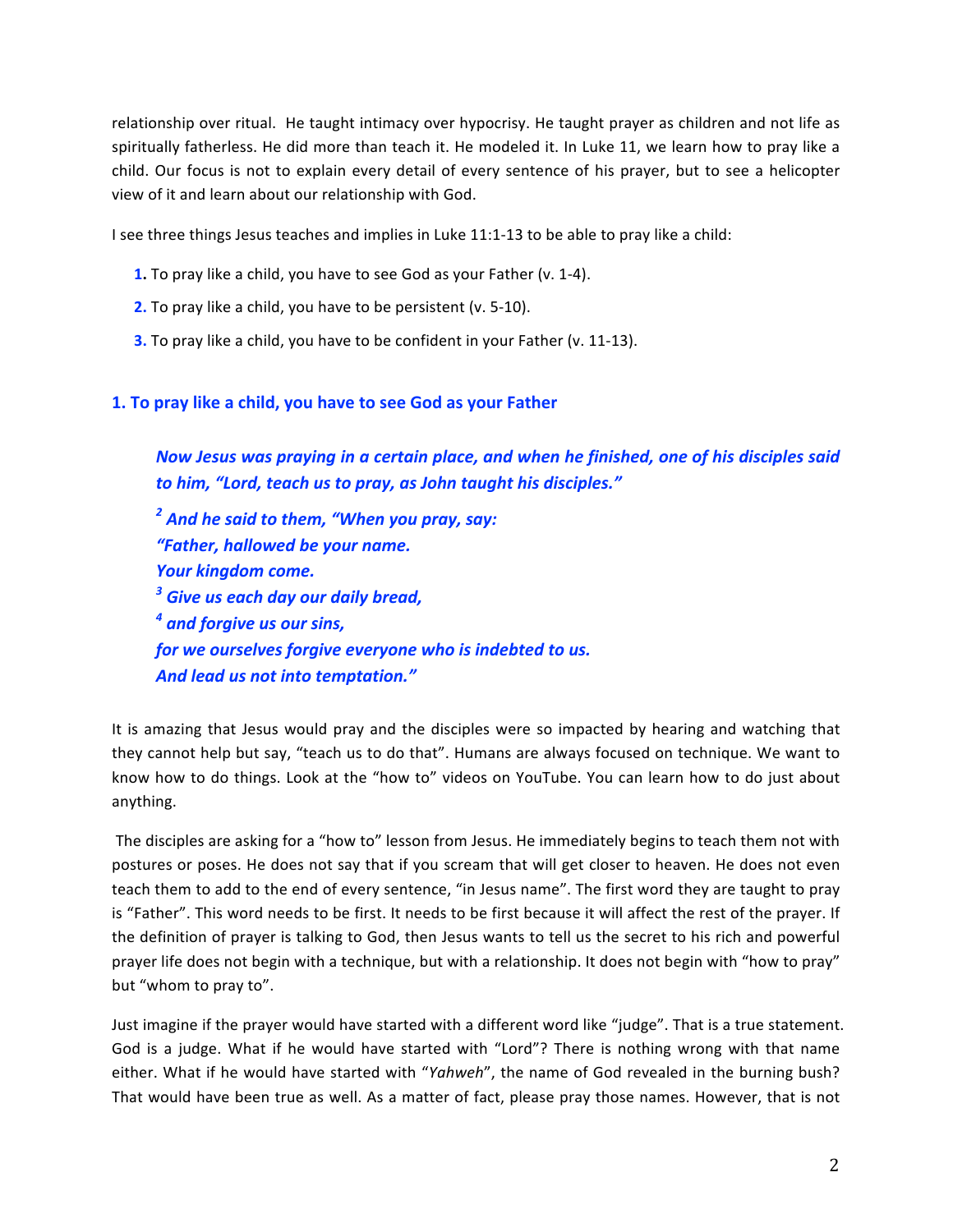the name Jesus taught. Whichever name Jesus chose would be the name that most controlled the way we talk to God. So the word "father" is not important in itself. It is important because it changes the whole way people approach God. But if Jesus can teach us one tip that will transform our prayer life, it is to see God as our heavenly Father.

The two most common relationships in the world are business and family. If I go to a car dealership and tell them I want a car, the salesman is not going to give it to me. We both understand that the relationship is a business one. If I say, "I want you to give me for free that BMW", he will not even understand what I mean. Because we both know that our relationship is based on a transaction. You give me money, and I give you a car. It is a business relationship.

Many of us have a business relationship with God. We offer our service, our money and our time in exchange for protection, help, healing or some other services from God. So if your way of relating to God is through a business relationship, then you will pray like that, and when something does not go the way you want it you just assume that God was not happy with your end of the business deal. You think, maybe God is unhappy because I missed church. Perhaps, God is disappointed in my spiritual performance, and so he does not give me what I asked for. Even worse, sometimes people complain that God is not doing his part of the deal. I will never forget a man coming to me and telling me how faithful he was to God, and he was angry and confused with God for allowing him to go through a hard time. 

God refuses to do business with his children because it would be very bad for them. He gave them their breath. He made them smart. He planned where they would live. He allowed them to be privileged enough to know about him. They deserve punishment, but he gave them his son for free. He owes them nothing, and we all owe him everything. If prayer is going to work, it must be done from a family relationship, not a business relationship. Let us imagine the car dealer was our father. Now when we go to ask for the car, we can know that it does not matter how much money we have. Our request comes from a father/child relationship. Do you understand? Do not try to earn God's favor. Rest in what Jesus has done for you, and start praying to your Father.

#### **2.** To pray like a child you have to be persistent.

<sup>5</sup> And he said to them, "Which of you who has a friend will go to him at midnight and *say* to him, 'Friend, lend me three loaves, <sup>6</sup> for a friend of mine has arrived on a journey, and I have nothing to set before him'; <sup>7</sup> and he will answer from within, 'Do not bother *me;* the door is now shut, and my children are with me in bed. I cannot get up and give *you* anything'?<sup>8</sup> *I* tell you, though he will not get up and give him anything because he *is* his friend, yet because of his impudence he will rise and give him whatever he needs.<sup>9</sup> And I tell you, ask, and it will be given to you; seek, and you will find; knock, and it will *be* opened to you.<sup>10</sup> For everyone who asks receives, and the one who seeks finds, and to the one who knocks it will be opened.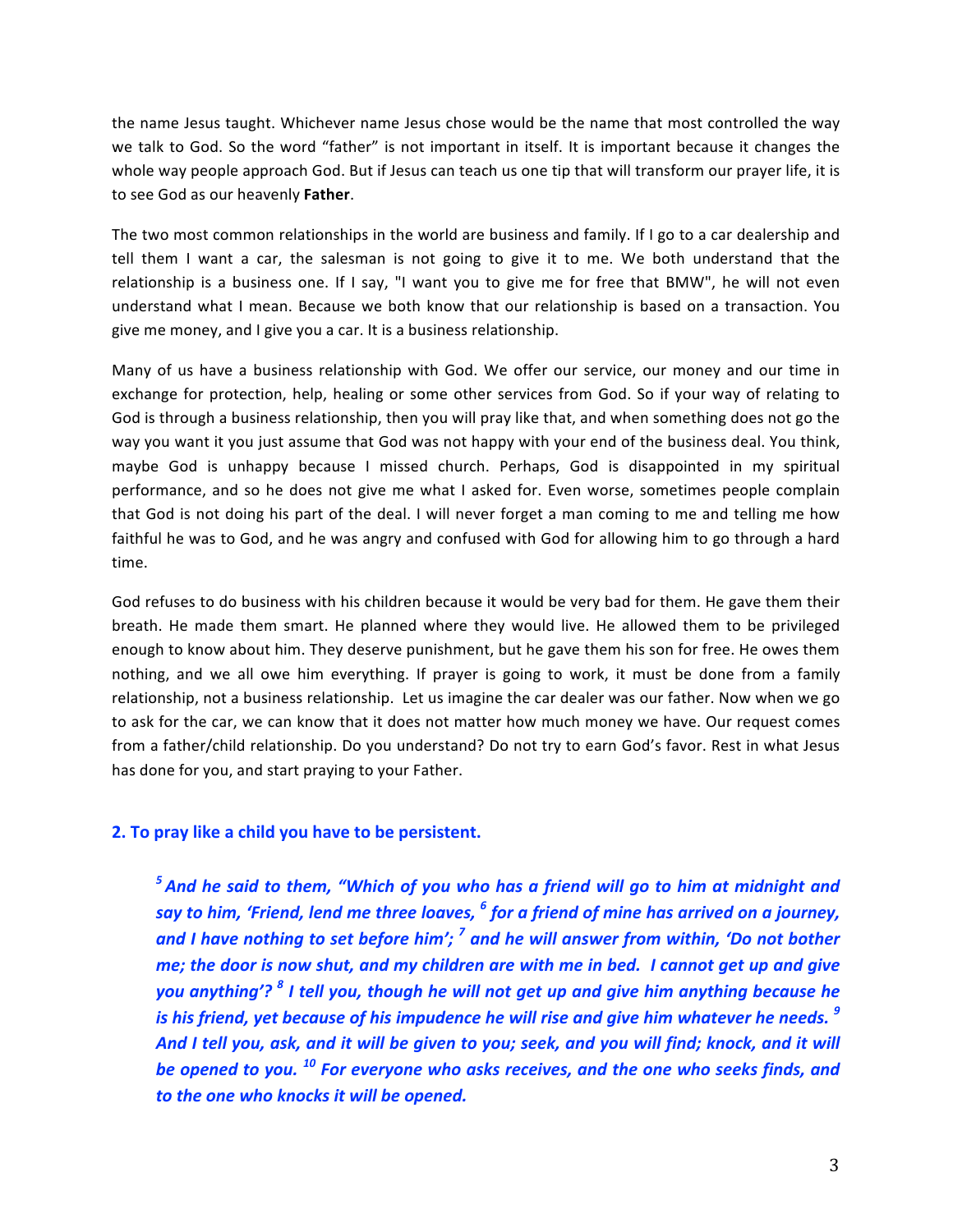The parable about prayer may seem a little strange to modern ears. Knocking on the door at midnight for bread may seem like an odd thing for us to do, but it was not strange for them. In the Middle East guests are very important. One of the main ways of knowing good people from bad people in the middle eastern mindset was by their hospitality. In the Jewish mind, Abraham and Lot were righteous examples of showing hospitality in Genesis 18-19. The man who is grumpy when his door gets knocked on is meant to be seen as the strange one. If you were a hearer in Jesus time, you would have thought that the man who refused to get up was a bad person. Did he not care about guests? What a bad man, who will not help his neighbor to be a good host.

So what is Jesus point? The point is that through persistence, even a grumpy, mean person will give you what you need to be righteous. If persistence pays off with the unloving man, how much more will it pay off with the infinitely loving God? Our Father is not grumpy or mean, so how much more will give to his children when they persist in asking things that will glorify him. A child is persistent like that. Children don't think it is strange to ask for something 500 times. They know what they want, and they just speak. Ask for whatever you need to do God's will. Ask and do not stop asking. Persistence is key to growing in prayer, because our Father not only changes situations through prayer, but just as importantly, he changes us through prayer. As we ask for what it takes to be the people God wants us to be, we are being changed.

### **3. To pray like a child you have to be confident in your Father.**

<sup>11</sup> What father among you, if his son asks for a fish, will instead of a fish give him a *serpent;* <sup>12</sup> or if he asks for an egg, will give him a scorpion? <sup>13</sup> If you then, who are evil, *know how to give good gifts to your children, how much more will the heavenly Father give the Holy Spirit to those who ask him!"* 

Verse 11 shows us that Jesus has not left the topic of asking a good father. Good parents know what is good for their children. If we are honest, we can say that many if not most of our prayers seem to be answered in unexpected ways. We prayed for healing, and God gave us the grace to be sick. We prayed for our spouse to be better, and God points out ways we can improve. We ask him to save people, and he saves the people we were least expecting. So many times, we stop praying because we are not getting the exact thing what we are wanting. We are blind to see the way in which we were asking for scorpions and God is giving us eggs We are asking for serpents, thinking it is fish. God sees all things. He knows what we need. So a truly rich prayer life will only be found in our confidence in God's ability to give the best. Jesus reminds us that our Father knows what is best for us. At the end of the teaching, Jesus makes a very powerful statement:

<sup>13</sup> If you then, who are evil, know how to give good gifts to your children, how much more will *the heavenly Father give the Holy Spirit to those who ask him!"*